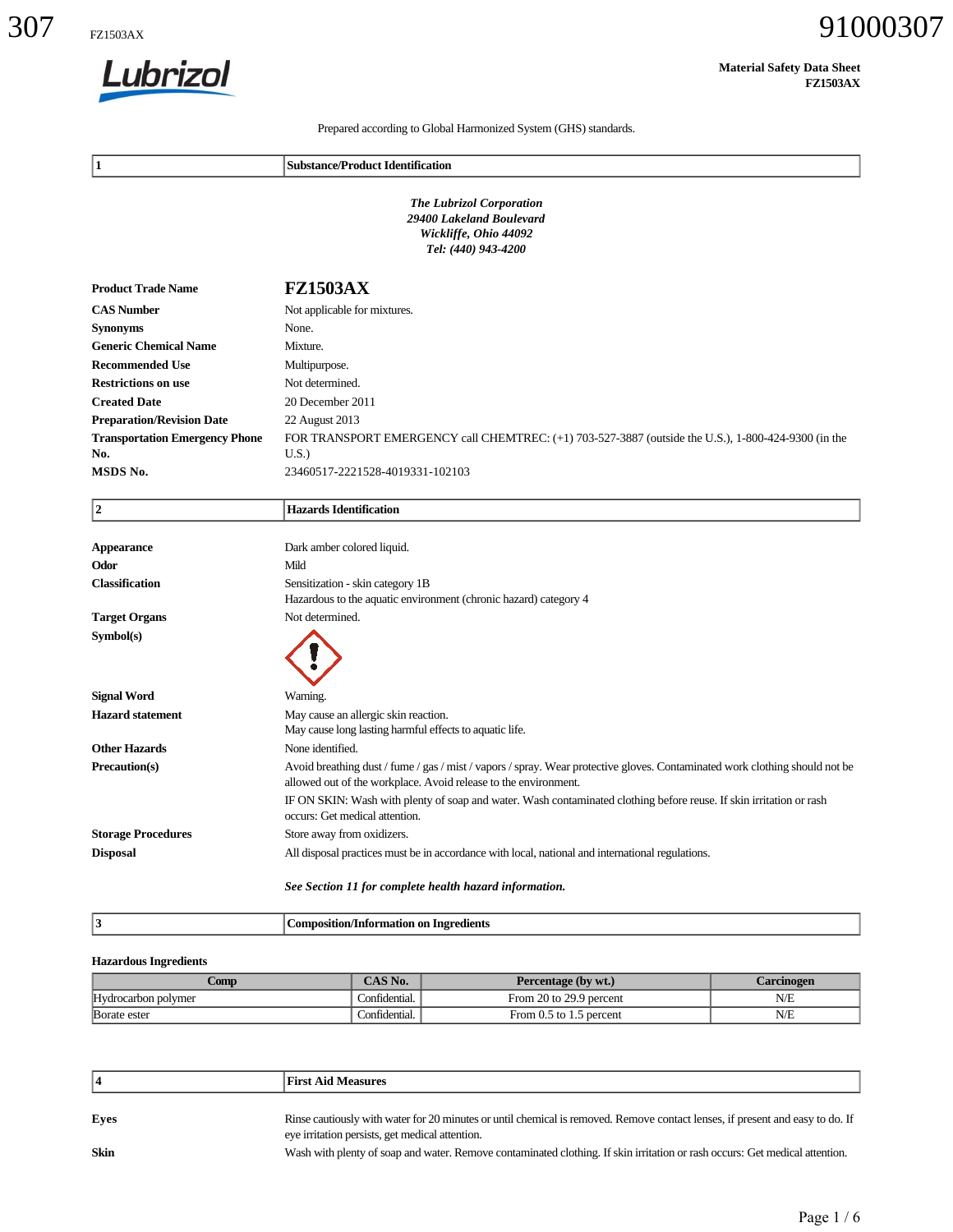|                                                     | Launder contaminated clothing before reuse.                                                                                                                                                                                 |
|-----------------------------------------------------|-----------------------------------------------------------------------------------------------------------------------------------------------------------------------------------------------------------------------------|
| <b>Inhalation</b>                                   | Remove exposed person to fresh air if adverse effects are observed. If irritation persists or if toxic symptoms are observed,<br>get medical attention.                                                                     |
| <b>Ingestion</b>                                    | Do NOT induce vomiting. Never give anything by mouth to a person who is losing consciousness, unconscious or convulsing.<br>Immediately call a poison center or doctor if you feel unwell.                                  |
| Advice for the protection of first-aid<br>providers | When providing first aid always protect yourself against exposure to chemicals or blood born diseases by wearing gloves,<br>masks and eye protection. After providing first aid wash your exposed skin with soap and water. |
| <b>Additional Information</b>                       | Note to physician: Treat symptomatically.                                                                                                                                                                                   |

| 5                                                                        | <b>Fire Fighting Measures</b>                                                                                                                                                                                                                                                                                            |
|--------------------------------------------------------------------------|--------------------------------------------------------------------------------------------------------------------------------------------------------------------------------------------------------------------------------------------------------------------------------------------------------------------------|
|                                                                          |                                                                                                                                                                                                                                                                                                                          |
| <b>Flash Point</b>                                                       | 197 °C, 386.6 °F PMCC (Typical)                                                                                                                                                                                                                                                                                          |
| <b>Extinguishing Media</b>                                               | CO2, dry chemical, foam, water spray, water fog. Water can be used to cool and protect exposed material.                                                                                                                                                                                                                 |
| <b>Unsuitable Extinguishing Media</b>                                    | Not determined.                                                                                                                                                                                                                                                                                                          |
| <b>Firefighting Procedures</b>                                           | Recommend wearing self-contained breathing apparatus. Do not use a water jet. Use water to cool containers exposed to<br>fire. A solid stream of water will spread the burning material. Spills produce extremely slippery surfaces. Do not release<br>chemically contaminated water into drains, soil or surface water. |
| <b>Unusual Fire &amp; Explosion Hazards</b>                              | Burning may produce irritating, toxic and obnoxious fumes. Container may rupture in a fire situation. DO NOT USE a solid<br>stream of water. See section 10 for additional information.                                                                                                                                  |
| 6                                                                        | <b>Accidental Release Measures</b>                                                                                                                                                                                                                                                                                       |
|                                                                          |                                                                                                                                                                                                                                                                                                                          |
| Personal precaution, protective<br>equipment and emergency<br>procedures | Only trained personnel should be permitted in area. Do not touch or walk through spilled material. Personal protective<br>equipment must be worn. Ventilate area if spilled in a confined space or other poorly ventilated area. Material on floor may<br>be slippery.                                                   |
| <b>Environmental precaution and</b><br>protective procedures.            | Take precautions to avoid release to the environment. Do not flush into surface water, sanitary sewer or ground water<br>system.                                                                                                                                                                                         |
| Methods for clean-up and removal                                         | Pick up free liquid for recycle and/or disposal. Pump any free liquid into an appropriate closed container. Residual liquid can                                                                                                                                                                                          |

be absorbed on inert material. Place in metal containers for recovery or disposal.

| 17                                  | <b>Handling and Storage</b>                                                                                                                                                                                                                                                                                                                                                                                                                                                                                                                                                                                                                                                                                                                                                                                                 |
|-------------------------------------|-----------------------------------------------------------------------------------------------------------------------------------------------------------------------------------------------------------------------------------------------------------------------------------------------------------------------------------------------------------------------------------------------------------------------------------------------------------------------------------------------------------------------------------------------------------------------------------------------------------------------------------------------------------------------------------------------------------------------------------------------------------------------------------------------------------------------------|
|                                     |                                                                                                                                                                                                                                                                                                                                                                                                                                                                                                                                                                                                                                                                                                                                                                                                                             |
| <b>Pumping Temperature</b>          | Ambient                                                                                                                                                                                                                                                                                                                                                                                                                                                                                                                                                                                                                                                                                                                                                                                                                     |
| <b>Maximum Handling Temperature</b> | 70 °C, 158 °F                                                                                                                                                                                                                                                                                                                                                                                                                                                                                                                                                                                                                                                                                                                                                                                                               |
| <b>Handling Procedures</b>          | Keep containers closed when not in use. Do not discharge into drains or the environment, dispose to an authorized waste<br>collection point. Use appropriate containment to avoid environmental contamination. When handling, do not eat, drink, or<br>smoke. Avoid breathing dust, fume, gas, mist, vapors or spray. Ground and bond containers when transferring material.<br>Wash thoroughly after handling. Contaminated work clothing should not be allowed out of the workplace. Launder<br>contaminated clothing before reuse. Empty containers retain material residue. Do not cut, weld, braze, solder, drill, grind or<br>expose containers to heat, flame, spark or other sources of ignition. Dispose of packaging or containers in accordance with<br>local, regional, national and international regulations. |
| <b>Maximum Storage Temperature</b>  | 45 °C. 113 °F                                                                                                                                                                                                                                                                                                                                                                                                                                                                                                                                                                                                                                                                                                                                                                                                               |
| <b>Storage Procedures</b>           | Store separately from oxidizers. Take precautions to avoid release to the environment. Store in a dry, well-ventilated place.<br>Store separately from incompatible materials. Keep container tightly closed. Containers which are open must be carefully<br>resealed and kept upright to prevent leakage. Do not store in open, unlabeled or mislabeled containers. See section 10 for<br>incompatible materials.                                                                                                                                                                                                                                                                                                                                                                                                          |
| <b>Maximum Loading Temperature</b>  | 70 °C, 158 °F                                                                                                                                                                                                                                                                                                                                                                                                                                                                                                                                                                                                                                                                                                                                                                                                               |
| 8                                   | <b>Exposure Controls/Personal Protection</b>                                                                                                                                                                                                                                                                                                                                                                                                                                                                                                                                                                                                                                                                                                                                                                                |
| <b>Exposure Limits</b>              |                                                                                                                                                                                                                                                                                                                                                                                                                                                                                                                                                                                                                                                                                                                                                                                                                             |
|                                     | EU                                                                                                                                                                                                                                                                                                                                                                                                                                                                                                                                                                                                                                                                                                                                                                                                                          |
|                                     | Not applicable.                                                                                                                                                                                                                                                                                                                                                                                                                                                                                                                                                                                                                                                                                                                                                                                                             |
|                                     | UK                                                                                                                                                                                                                                                                                                                                                                                                                                                                                                                                                                                                                                                                                                                                                                                                                          |

Not applicable.

# **Ireland**

Not applicable.

# **India**

Not applicable.

#### **Cyprus**

Not applicable.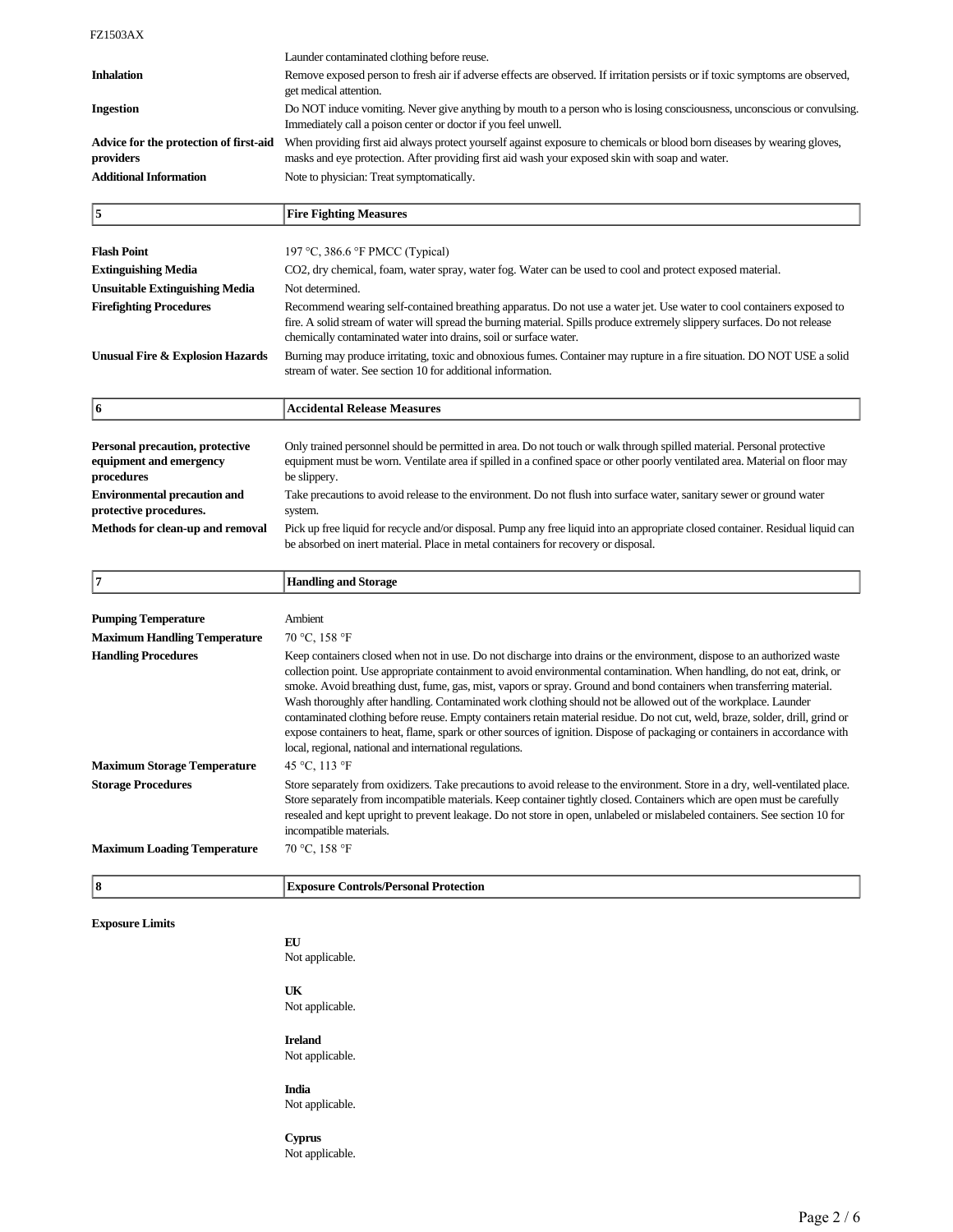| <b>Other Exposure Limits</b>         | Contains mineral oil. Under conditions which may generate mists, observe the OSHA PEL of 5 mg per cubic meter, ACGIH<br>TWA of 5 mg per cubic meter.                                                                                                                                                                                              |
|--------------------------------------|---------------------------------------------------------------------------------------------------------------------------------------------------------------------------------------------------------------------------------------------------------------------------------------------------------------------------------------------------|
| <b>Engineering Controls</b>          | Use local exhaust ventilation to control mists or vapors. Additional ventilation or exhaust may be required to maintain air<br>concentrations below recommended exposure limits.                                                                                                                                                                  |
| <b>Personal Protective Equipment</b> |                                                                                                                                                                                                                                                                                                                                                   |
| <b>Respiratory Protection</b>        | Under normal use conditions, respirator is not usually required. Use disposable dust/mist mask if the recommended exposure<br>limit is exceeded.                                                                                                                                                                                                  |
| <b>Eve Protection</b>                | Safety glasses. If potential for splash or mist exists, wear chemical goggles or faceshield.                                                                                                                                                                                                                                                      |
| <b>Gloves Procedures</b>             | Consult clothing/glove manufacturer to determine appropriate type of glove for given situation. Gloves should always be<br>inspected before each use and discarded if they show tears, pinholes, or signs of wear.                                                                                                                                |
| <b>Clothing Recommendation</b>       | Long sleeve shirt is recommended. Wear a chemically protective apron when contact with material may occur. Use<br>chemically protective boots when necessary to avoid contaminating shoes. Do not wear rings, watches or similar apparel that<br>could entrap the material and cause a skin reaction. Launder contaminated clothing before reuse. |
| <b>Hygiene Measures</b>              | Wash thoroughly after handling this product. Do not eat, drink or smoke when using this product.                                                                                                                                                                                                                                                  |

|                    | <b>Physical and Chemical Properties</b> |
|--------------------|-----------------------------------------|
|                    |                                         |
| <b>Flash Point</b> | 197 °C, 386.6 °F PMCC (Typical)         |

|                                  | $\sigma$ , 500.0 $\tau$ $\mu$ $\mu$ $\sigma$ $\mu$ $\mu$ $\mu$ $\sigma$               |
|----------------------------------|---------------------------------------------------------------------------------------|
| <b>Upper Flammable Limit</b>     | Not determined.                                                                       |
| <b>Lower Flammable Limit</b>     | Not determined.                                                                       |
| <b>Autoignition Point</b>        | Not determined.                                                                       |
| <b>Decomposition Temperature</b> | Not determined.                                                                       |
| <b>Explosion Data</b>            | Material does not have explosive properties.                                          |
| <b>Vapor Pressure</b>            | Not determined.                                                                       |
| pН                               | Not determined.                                                                       |
| <b>Specific Gravity</b>          | 0.85(15.6 °C)                                                                         |
| <b>Bulk Density</b>              | 7.06 Lb/gal, 0.85 Kg/L                                                                |
| <b>Water Solubility</b>          | Insoluble.                                                                            |
| <b>Percent Solid</b>             | Not determined.                                                                       |
| <b>Percent Volatile</b>          | Not determined.                                                                       |
| <b>Volatile Organic Compound</b> | Not determined.                                                                       |
| <b>Vapor Density</b>             | Not determined.                                                                       |
| <b>Evaporation Rate</b>          | Not determined.                                                                       |
| <b>Water/Octanol Coefficient</b> | Not determined.                                                                       |
| Odor                             | Mild                                                                                  |
| <b>Odor Threshold</b>            | Not determined.                                                                       |
| <b>Appearance</b>                | Dark amber colored liquid.                                                            |
| <b>Viscosity</b>                 | 138 Centistokes (25 °C)<br>70 Centistokes (40 °C)<br>12 Centistokes (100 $\degree$ C) |
| <b>Boiling Point</b>             | Not determined.                                                                       |
| <b>Boiling Point Range</b>       | Not determined.                                                                       |
| <b>Pour Point Temperature</b>    | $-39$ °C, $-38$ °F                                                                    |
| <b>Melting / Freezing Point</b>  | Not determined.                                                                       |
|                                  |                                                                                       |

*The above data are typical values and do not constitute a specification. Vapor pressure data are calculated unless otherwise noted.*

| 10                               | <b>Stability and Reactivity</b>                                                                                                                                            |
|----------------------------------|----------------------------------------------------------------------------------------------------------------------------------------------------------------------------|
|                                  |                                                                                                                                                                            |
| <b>Stability</b>                 | Material is normally stable at moderately elevated temperatures and pressures.                                                                                             |
| <b>Decomposition Temperature</b> | Not determined.                                                                                                                                                            |
| <b>Incompatibility</b>           | Strong oxidizing agents. Nitrates Peroxides. Chlorates                                                                                                                     |
| Polymerization                   | Will not occur.                                                                                                                                                            |
| <b>Thermal Decomposition</b>     | Smoke, carbon monoxide, carbon dioxide, aldehydes and other products of incomplete combustion. Hydrogen sulfide and<br>alkyl mercaptans and sulfides may also be released. |
| <b>Conditions to Avoid</b>       | Do not expose to excessive heat, ignition sources, or oxidizing materials.                                                                                                 |
| 11                               | <b>Toxicological Information</b>                                                                                                                                           |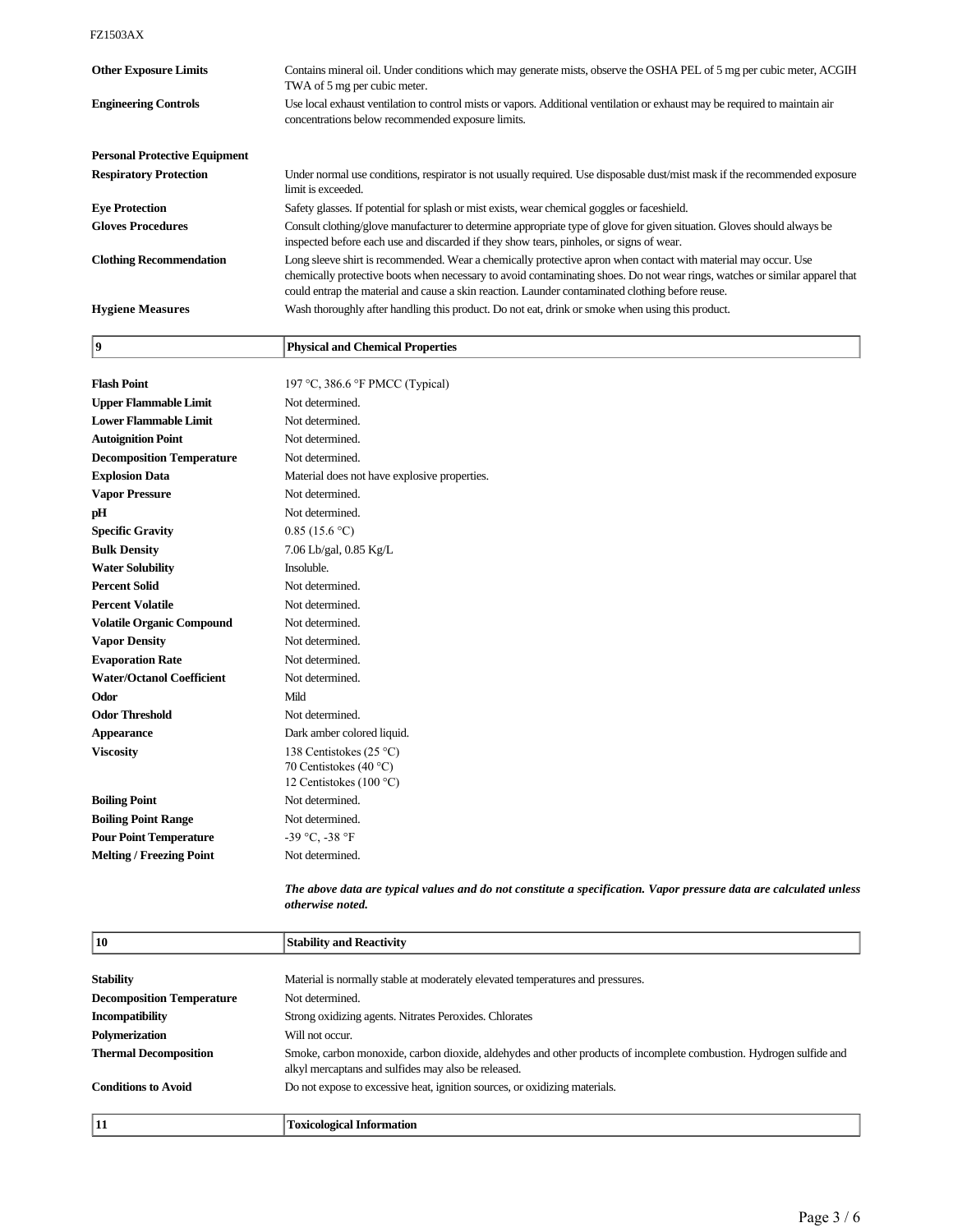| - ACUTE EXPOSURE --             |                                                                                                                                                                                                                                                                          |  |
|---------------------------------|--------------------------------------------------------------------------------------------------------------------------------------------------------------------------------------------------------------------------------------------------------------------------|--|
| <b>Eve Irritation</b>           | Not expected to cause eye irritation. Based on data from components or similar materials.                                                                                                                                                                                |  |
| <b>Skin Irritation</b>          | Not expected to be a primary skin irritant. Based on data from components or similar materials. Prolonged or repeated skin<br>contact as from clothing wet with material may cause dermatitis. Symptoms may include redness, edema, drying, and<br>cracking of the skin. |  |
| <b>Respiratory Irritation</b>   | If material is misted or if vapors are generated from heating, exposure may cause irritation of mucous membranes and the<br>upper respiratory tract. Based on data from similar materials.                                                                               |  |
| <b>Dermal Toxicity</b>          | The LD50 in rabbits is $>$ 2000 mg/Kg. Based on data from components or similar materials.                                                                                                                                                                               |  |
| <b>Inhalation Toxicity</b>      | No data available to indicate product or components may be a toxic inhalation hazard.                                                                                                                                                                                    |  |
| <b>Oral Toxicity</b>            | The LD50 in rats is $> 10,000$ mg/Kg. Based on data from components or similar materials. Material can be aspirated into the<br>lungs during the act of swallowing or vomiting. This could result in pulmonary edema and chemical pneumonitis.                           |  |
| <b>Dermal Sensitization</b>     | May cause skin sensitization. Based on data from components or similar materials.                                                                                                                                                                                        |  |
| <b>Inhalation Sensitization</b> | No data available to indicate product or components may be respiratory sensitizers.                                                                                                                                                                                      |  |
| <b>Aspiration Hazard</b>        | Not determined.                                                                                                                                                                                                                                                          |  |
|                                 | -- CHRONIC EXPOSURE --                                                                                                                                                                                                                                                   |  |
| <b>Chronic Toxicity</b>         | No data available to indicate product or components present at greater than 1% are chronic health hazards.                                                                                                                                                               |  |
| Carcinogenicity                 | This product contains mineral oils which are considered to be severely refined and not considered to be carcinogenic under<br>IARC. All of the oils in this product have been demonstrated to contain less than 3% extractables by the IP 346 test.                      |  |
| <b>Mutagenicity</b>             | No data available to indicate product or any components present at greater than 0.1% are mutagenic or genotoxic.                                                                                                                                                         |  |
| <b>Reproductive Toxicity</b>    | No data available to indicate either product or components present at greater than 0.1% that may cause reproductive<br>toxicity.                                                                                                                                         |  |
| <b>Teratogenicity</b>           | No data available to indicate product or any components contained at greater than 0.1% may cause birth defects.                                                                                                                                                          |  |
| -- ADDITIONAL INFORMATION --    |                                                                                                                                                                                                                                                                          |  |
| <b>Other</b>                    | No other health hazards known.                                                                                                                                                                                                                                           |  |
| 12                              | <b>Ecological Information</b>                                                                                                                                                                                                                                            |  |

|                                                | VIRONMENTAL TOARTH I                                                                                                                                                                                                                                                                                                                        |
|------------------------------------------------|---------------------------------------------------------------------------------------------------------------------------------------------------------------------------------------------------------------------------------------------------------------------------------------------------------------------------------------------|
| <b>Freshwater Fish Toxicity</b>                | Not determined.                                                                                                                                                                                                                                                                                                                             |
| <b>Freshwater Invertebrates Toxicity</b>       | Not determined.                                                                                                                                                                                                                                                                                                                             |
| <b>Algal Inhibition</b>                        | Not determined.                                                                                                                                                                                                                                                                                                                             |
| <b>Saltwater Fish Toxicity</b>                 | Not determined.                                                                                                                                                                                                                                                                                                                             |
| <b>Saltwater Invertebrates Toxicity</b>        | Not determined.                                                                                                                                                                                                                                                                                                                             |
| <b>Bacteria Toxicity</b>                       | Not determined.                                                                                                                                                                                                                                                                                                                             |
| <b>Miscellaneous Toxicity</b>                  | Not determined.                                                                                                                                                                                                                                                                                                                             |
|                                                | -- ENVIRONMENTAL FATE --                                                                                                                                                                                                                                                                                                                    |
| <b>Biodegradation</b>                          | At least 25% of the components in this product show moderate biodegradation based on OECD 301-type test data                                                                                                                                                                                                                                |
| <b>Bioaccumulation</b>                         | 25% or greater of the components potentially bioconcentrate, based on octanol/water coefficients.                                                                                                                                                                                                                                           |
| <b>Soil Mobility</b>                           | Not determined.                                                                                                                                                                                                                                                                                                                             |
| <b>Notes</b>                                   | None known.                                                                                                                                                                                                                                                                                                                                 |
|                                                |                                                                                                                                                                                                                                                                                                                                             |
| 13                                             | <b>Disposal Considerations</b>                                                                                                                                                                                                                                                                                                              |
| <b>Disposal Considerations</b>                 | All disposal practices must be in accordance with local, regional, national and international regulations. Do not dispose in<br>landfill.                                                                                                                                                                                                   |
| <b>Contaminated Containers or</b><br>Packaging | Empty container retains product residue and can be hazardous. Do not pressurize, cut, weld, braze, solder, drill, grind or<br>expose containers to heat, flame, sparks, static electricity, or other sources of ignition. Dispose of packaging or containers in<br>accordance with local, regional, national and international regulations. |
| 14                                             | <b>Transport Information</b>                                                                                                                                                                                                                                                                                                                |
| <b>ICAO/IATA I</b>                             | Not regulated.                                                                                                                                                                                                                                                                                                                              |
| ІСАО/ІАТА ІІ                                   | Not regulated.                                                                                                                                                                                                                                                                                                                              |
| <b>IMDG</b>                                    | Not regulated.                                                                                                                                                                                                                                                                                                                              |
| <b>IMDG EMS Fire</b>                           | Not applicable.                                                                                                                                                                                                                                                                                                                             |
| <b>IMDG EMS Spill</b>                          | Not applicable.                                                                                                                                                                                                                                                                                                                             |
| <b>IMDG MFAG</b>                               | Not applicable.                                                                                                                                                                                                                                                                                                                             |
| <b>MARPOL Annex II</b>                         | Not determined.                                                                                                                                                                                                                                                                                                                             |
| <b>USCG Compatibility</b>                      | Not determined.                                                                                                                                                                                                                                                                                                                             |
|                                                |                                                                                                                                                                                                                                                                                                                                             |

## **- ENVIRONMENTAL TOXICITY**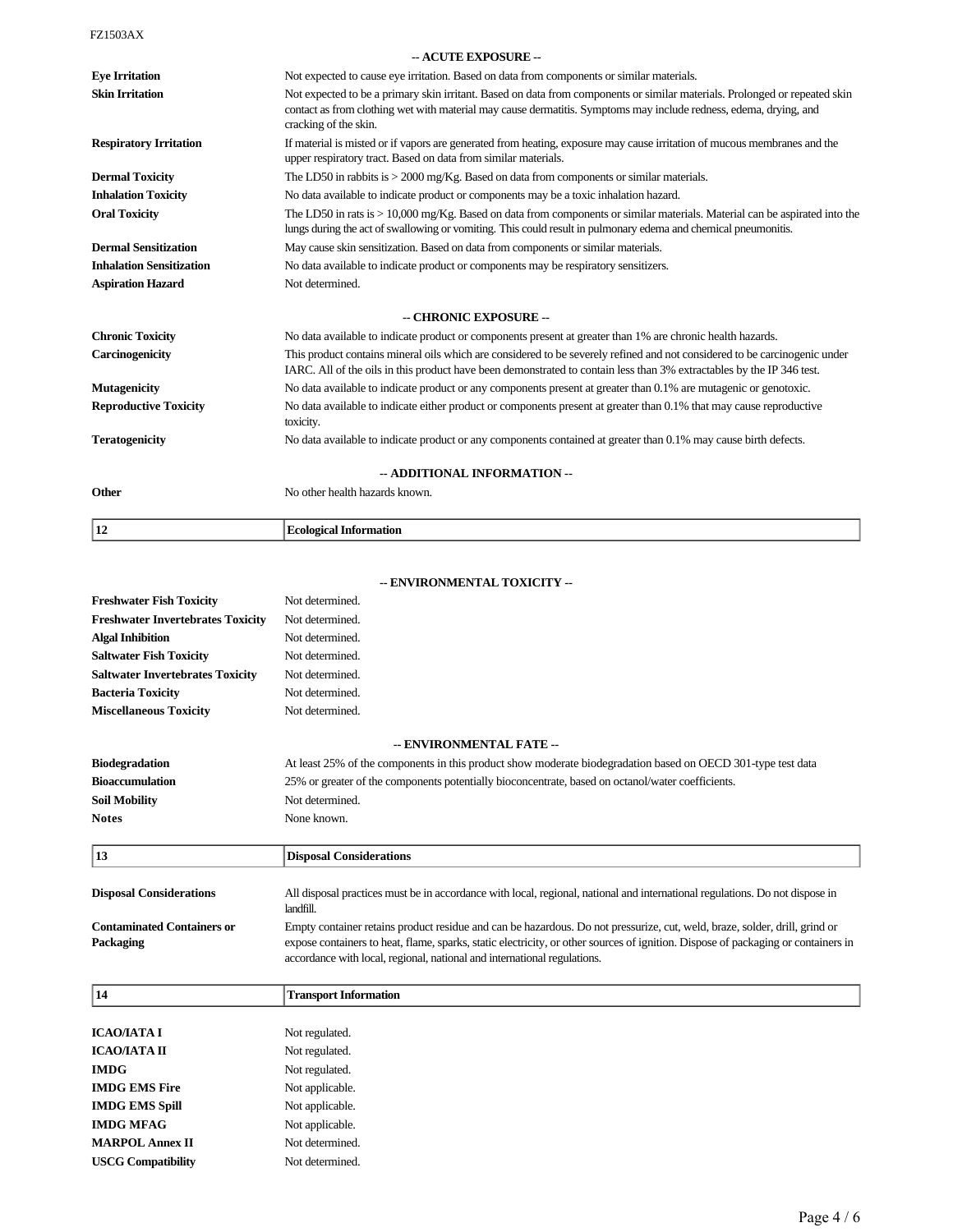# **DOT NAERG** Not applicable.

# *Review classification requirements before shipping materials at elevated temperatures.*

| 15                                                    | <b>Regulatory Information</b>                                                                                                                                                                                                      |  |  |  |  |
|-------------------------------------------------------|------------------------------------------------------------------------------------------------------------------------------------------------------------------------------------------------------------------------------------|--|--|--|--|
|                                                       |                                                                                                                                                                                                                                    |  |  |  |  |
|                                                       | -- Global Chemical Inventories --                                                                                                                                                                                                  |  |  |  |  |
| <b>USA</b>                                            | All components of this material are on the US TSCA Inventory or are exempt.                                                                                                                                                        |  |  |  |  |
| Other TSCA Reg.                                       | None known.                                                                                                                                                                                                                        |  |  |  |  |
| EU                                                    | To obtain information on the REACH compliance status of this product, please visit Lubrizol.com/REACH, or e-mail us at<br>REACH_MSDS_INQUIRIES@Lubrizol.com                                                                        |  |  |  |  |
| <b>Japan</b>                                          | All components are in compliance with the Chemical Substances Control Law of Japan.                                                                                                                                                |  |  |  |  |
| Australia                                             | All components are in compliance with chemical notification requirements in Australia.                                                                                                                                             |  |  |  |  |
| <b>New Zealand</b>                                    | This product requires notification before sale in New Zealand.                                                                                                                                                                     |  |  |  |  |
| Canada                                                | All components are in compliance with the Canadian Environmental Protection Act and are present on the Domestic<br>Substances List.                                                                                                |  |  |  |  |
| Switzerland                                           | This product requires notification before sale in Switzerland.                                                                                                                                                                     |  |  |  |  |
| Korea                                                 | All components are in compliance in Korea.                                                                                                                                                                                         |  |  |  |  |
| <b>Philippines</b>                                    | All components are in compliance with the Philippines Toxic Substances and Hazardous and Nuclear Wastes Control Act of<br>1990 (R.A. 6969).                                                                                        |  |  |  |  |
| China                                                 | This product requires notification in China.                                                                                                                                                                                       |  |  |  |  |
| Taiwan                                                | May require notification before sale in Taiwan.                                                                                                                                                                                    |  |  |  |  |
| <b>Miscellaneous Regulatory</b><br><b>Information</b> | Not determined.                                                                                                                                                                                                                    |  |  |  |  |
| -- Other U.S. Federal Regulations --                  |                                                                                                                                                                                                                                    |  |  |  |  |
| <b>SARA Ext. Haz. Subst.</b>                          | This product does not contain greater than 1.0% of any chemical substance on the SARA Extremely Hazardous Substances<br>list.                                                                                                      |  |  |  |  |
|                                                       |                                                                                                                                                                                                                                    |  |  |  |  |
| <b>SARA Section 313</b>                               | This product does not contain greater than 1.0% (greater than 0.1% for carcinogenic substance) of any chemical substances<br>listed under SARA Section 313.                                                                        |  |  |  |  |
| <b>SARA 311 Classifications</b>                       | Acute Hazard<br>Yes                                                                                                                                                                                                                |  |  |  |  |
|                                                       | Chronic Hazard<br>No                                                                                                                                                                                                               |  |  |  |  |
|                                                       | Fire Hazard<br>No                                                                                                                                                                                                                  |  |  |  |  |
|                                                       | Reactivity Hazard<br>No                                                                                                                                                                                                            |  |  |  |  |
| <b>CERCLA Hazardous Substances</b>                    | None known.                                                                                                                                                                                                                        |  |  |  |  |
|                                                       | -- State Regulations --                                                                                                                                                                                                            |  |  |  |  |
| Cal. Prop. 65                                         | This product does not intentionally contain any chemicals known by the State of California to cause cancer and/or birth<br>defects. Moreover, we do not routinely analyze its products for impurities which may be such chemicals. |  |  |  |  |
| -- Product Registrations --                           |                                                                                                                                                                                                                                    |  |  |  |  |
| <b>U.S. Fuel Registration</b>                         | Not applicable.                                                                                                                                                                                                                    |  |  |  |  |
| <b>Finnish Registration Number</b>                    | Not Registered                                                                                                                                                                                                                     |  |  |  |  |
| <b>Swedish Registration Number</b>                    | Not Registered                                                                                                                                                                                                                     |  |  |  |  |
| <b>Norwegian Registration Number</b>                  | Not Registered                                                                                                                                                                                                                     |  |  |  |  |
| <b>Danish Registration Number</b>                     | Not Registered                                                                                                                                                                                                                     |  |  |  |  |
| <b>Swiss Registration Number</b>                      | Not Registered                                                                                                                                                                                                                     |  |  |  |  |
| <b>Italian Registration Number</b>                    | Not Registered                                                                                                                                                                                                                     |  |  |  |  |
| -- Other / International --                           |                                                                                                                                                                                                                                    |  |  |  |  |
| <b>Miscellaneous Regulatory</b>                       |                                                                                                                                                                                                                                    |  |  |  |  |
| <b>Information</b>                                    | Not determined.                                                                                                                                                                                                                    |  |  |  |  |
|                                                       |                                                                                                                                                                                                                                    |  |  |  |  |
| 16                                                    | <b>Other Information</b>                                                                                                                                                                                                           |  |  |  |  |
| <b>Issuing Department</b>                             | Product Safety and Compliance Department (440-943-1200)                                                                                                                                                                            |  |  |  |  |
| <b>Created Date</b>                                   | 20 December 2011                                                                                                                                                                                                                   |  |  |  |  |
| <b>Preparation/Revision Date</b>                      | 22 August 2013                                                                                                                                                                                                                     |  |  |  |  |
| <b>US NFPA Codes</b>                                  | <b>Health</b><br><b>Fire</b><br><b>Reactivity</b><br><b>Special</b>                                                                                                                                                                |  |  |  |  |
|                                                       | 2<br>1<br>N/E<br>1                                                                                                                                                                                                                 |  |  |  |  |
|                                                       |                                                                                                                                                                                                                                    |  |  |  |  |

٦